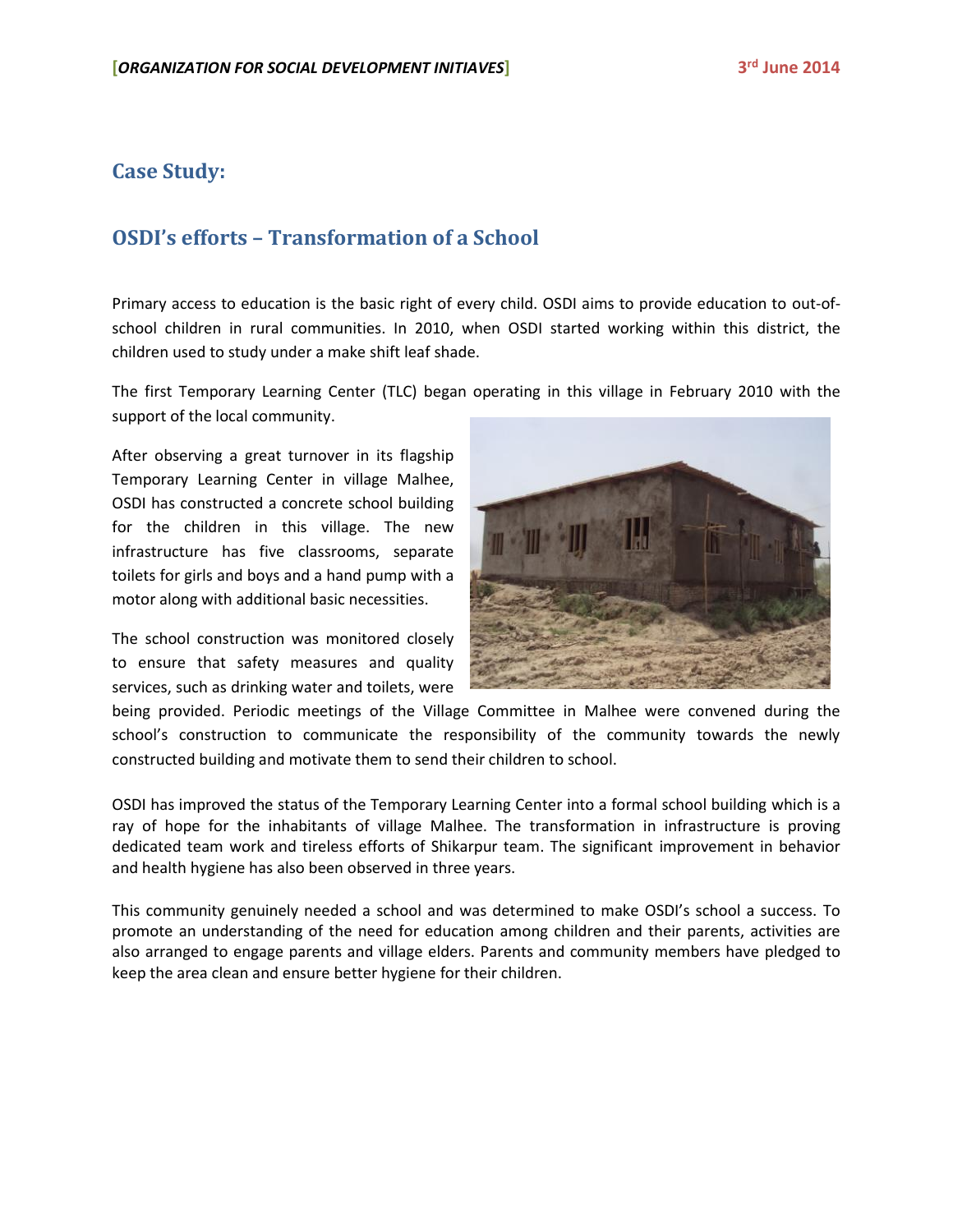Initially, 15 students were enrolled in the temporary set-up of the school in village Malhee, Shikarpur. Gradually enrollment increased and student count has now reached 165.





The inauguration of the school was done by the Founder Trustee, Mr. Aasim A. Siddiqui. Distinguished guests from the civil society and social sector attended the program.

Over a period of three years, different programs have been observed in the school such as Pakistan Day celebration, Global Hand-washing day and school-based de-worming activities etc.

OSDI also held a grand distribution ceremony of school uniforms and shoes in which Education District officer distributed uniforms amongst the students. The community provided 50% monetary contribution to show their active engagement and participated in the event enthusiastically.



The children are happy and excited to study in the new school building. They are excited to wear new uniforms and they pledge to study with more dedication now.

To acknowledge the status of cleanliness and personal hygiene, OSDI Model Primary School, Malhee has started a campaign called 'Student of the week' in which children who come neat and clean are appreciated and awarded with school badges.

The students were given a week to demonstrate their best behavior practices, and actively participate in classroom discussions and come neat and clean to school maintaining the health and hygiene status.

Every week, each student is encouraged to be the featured student of the school. Winning a title from the school administration is a real boost for the student's in developing their confidence; especially, when everybody is gathered to be present during school assembly. This campaign was initiated to introduce behavioral change amongst the students and safe practices.